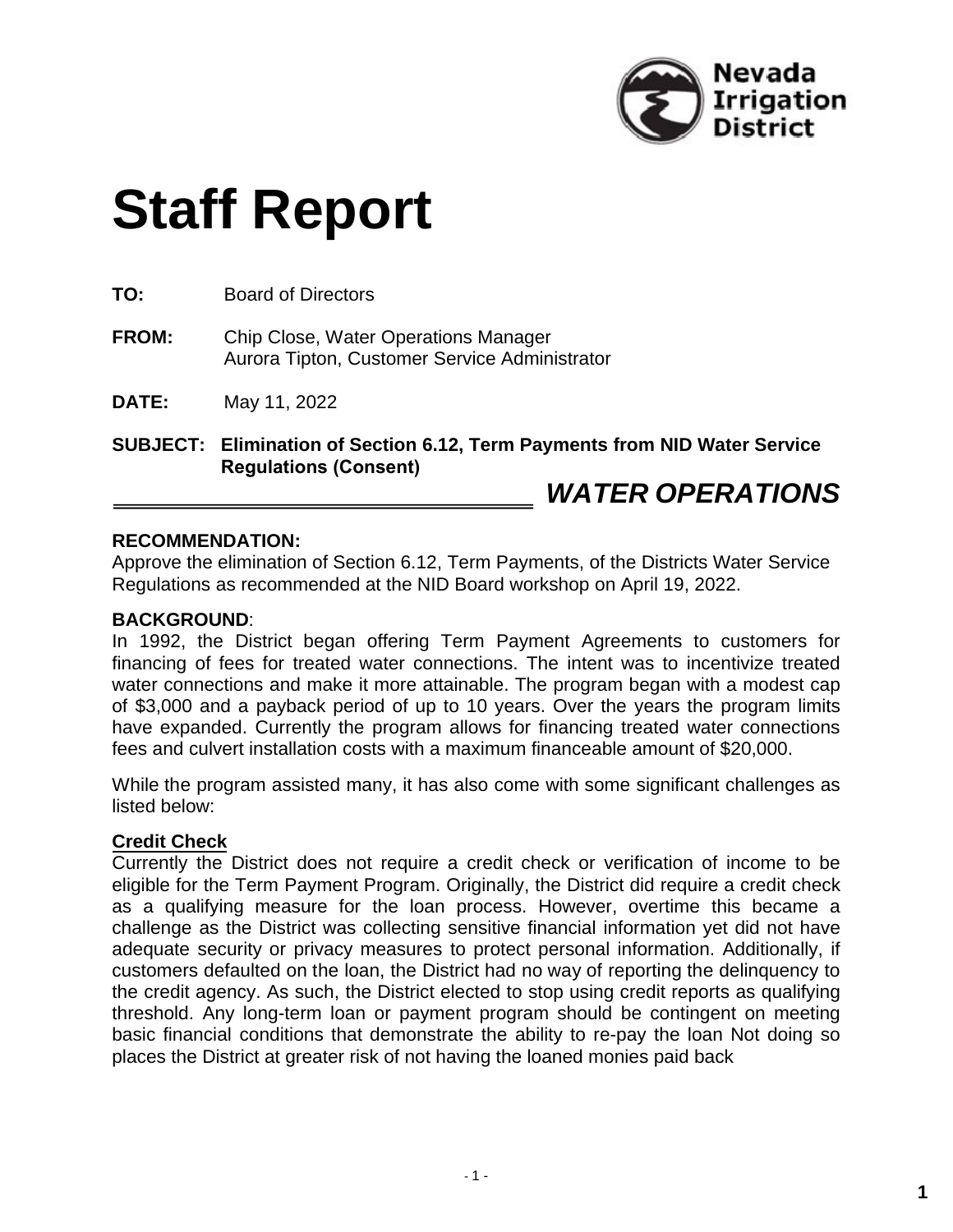## **Billing Software**

The District's billing program is antiquated and is not able to track and bill loans; therefore, customer loans are manually calculated and monitored in a program outside of the billing software. Preparing and filing term payment agreements, setting up and monitoring loan tracking, and annual reconciliation consumes a large amount of staff time. Additionally, due to external loan tracking, customers are not able to see the loan balance on their statement, and the District does not provide a 1099INT at the end of the year for tax purposes.

## **Potential Gift of Public Funds**

Term payment agreements are offered for limited services including treated water connection fees and select culvert replacement projects. The practice of loaning general funds to a limited group of customers as opposed to all, could be construed as a potential gift of public funds.

## **Reduction in Investment Revenue**

Term Payment agreements include an interest rate of 1.16% Although the rate is adjusted annually, the current practice of utilization of the LAIF rate provides for a low rate of return on these loans. The District would realize higher returns by investing these funds as part of the District's normal investment portfolio.

## **Utilization of Loans by Contractors & Developers**

Given the District's low interest rate and minimal qualifications, small contractors and investors are using District financing as a bridge loan for their construction projects. Term Payment Loans allows for these projects to be completed with little to no out of pocket water meter installation expense.

## **Reduction of Available General Funds**

Continued utilization and expansion of term payment agreements will consume larger portions of the Water Fund, thus limiting future repair and replacement projects, and potentially affect future water rates.

The challenges listed above were discussed at the April 19, 2022, Board Workshop. The consensus from the Board was to eliminate the Term Payment Loans program. Staff has provided a redlined version of section 6 of the Water Service Regulations showing the elimination of section 6.12. Staff recommends customers currently utilizing the program continue until payoff has been reached.

Customer's who are experiencing difficulties paying their water bill will continue to have access to short term payment plans as detailed in Section 6.01.01 of the District's Water Service Regulations and as required by California law.

## **BUDGETARY IMPACT**:

As of the date of this staff report, there were 37 term payment loans with a remaining balance of \$570,000. Payback of the remaining balances will occur at a variable rate over the next 10 years.

Term Payment Loans

| Number of Loans | Approximate Remaining Balance |
|-----------------|-------------------------------|
|                 | \$570,000                     |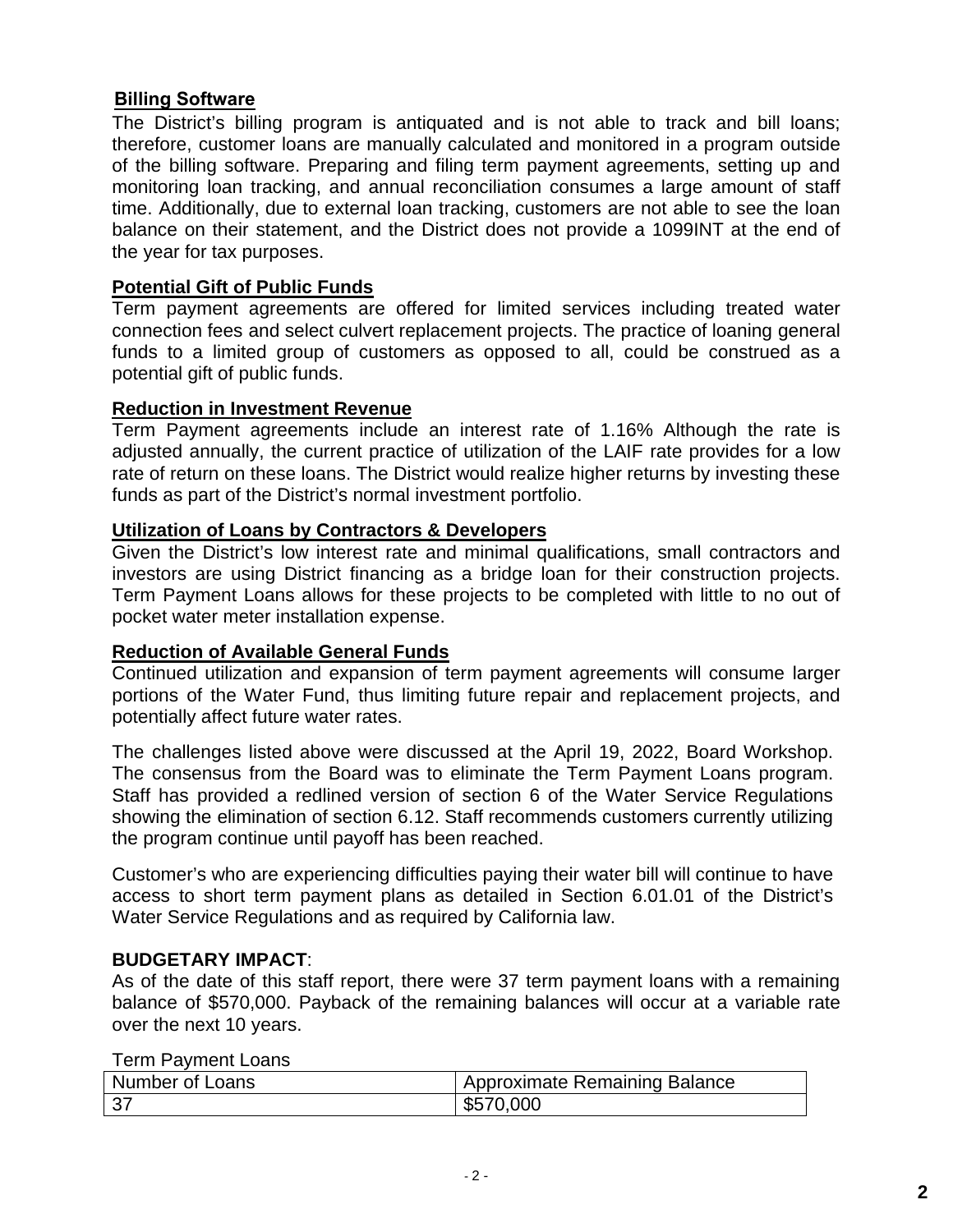Attachments (1): Rules & Regulations Section 6

ac

**3**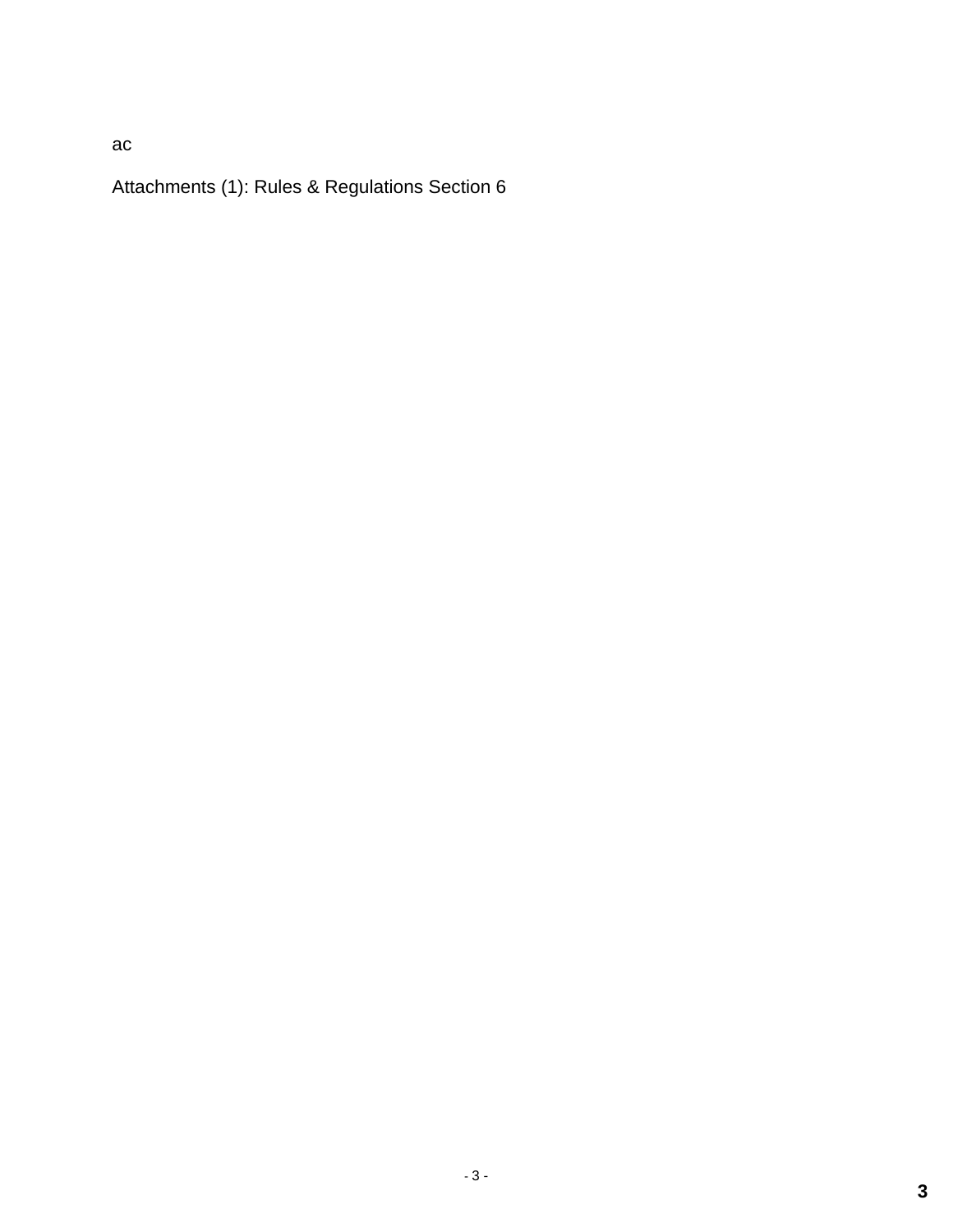#### **SECTION 6**

## **RENDERING AND PAYMENT OF BILLS 6.01 TERMS OF PAYMENT**

By these Rules and Regulations, the District intends to comply with the requirements imposed by Public Utility Code §16481.1 and Health and Safety Code § 116916. The procedures outlined in those statutes, as may be amended from time to time, take precedence over these Rules and Regulations.

#### **6.01.01 Treated Water and Annual Raw Water**

(a) Policy on Payment of Bills and Service Discontinuation. Sections 6.01.01, 6.03, 6.07 and 6.09 of this policy shall constitute the District's policy on discontinuation of water service in accordance with California law. These sections of the policy and the delinquency notice shall be available in English, the languages listed in Section 1632 of the Civil Code, and any other language spoken by at least ten percent (10%) of the people residing in the District's service area. The policy shall be posted on the District's website. The District shall annually report the previous year's number of discontinuations of residential service for inability to pay on its internet website and report this information, if required, to the State Water Resources Control Board.

(b) Payment of Bills. All water charges are due and payable on issuance of the statement and are delinquent ten (10) days thereafter. If not paid:

**Twenty-five (25) days from issuance** - A delinquency penalty charge at the rate of 1 ½ percent, will be applied to each account's unpaid balance and monthly thereafter until paid.

**Forty-five (45) days from issuance** - A delinquency notice will be mailed. Delinquency notices will be mailed to the occupant and to the landowner. The delinquency notice issued in accordance with this section shall include the following: 1) the customer's name and address, 2) the amount(s) delinquent, 3) the date by which payment or arrangement for payment is required in order to avoid discontinuation of service, 4) a description of

6-1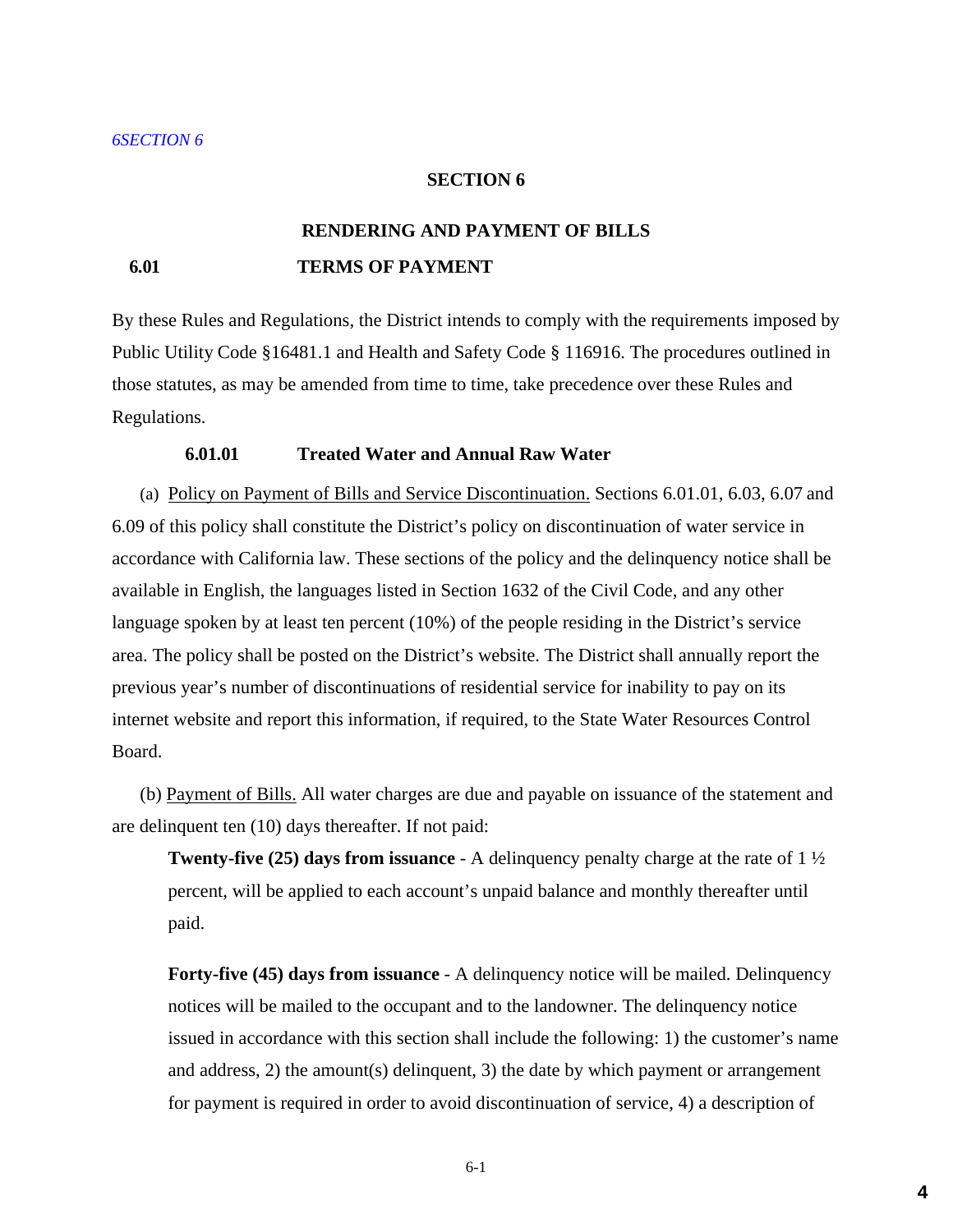the process to apply for an extension of time to pay the delinquent charges, 5) a description of the procedure to petition for bill review and appeal, and 6) a description of the procedure by which the customer may request a deferred, reduced or alternative payment schedule, including an amortization of the delinquent service charges.

**Sixty (60) days from issuance** - A final turn-off notice shall be hand delivered to the service address and posted in a prominent and conspicuous location. A service charge as shown in Schedule 6-A shall be added to the account and included in the delinquent balance.

**Seventy (70) days from issuance** - Water service may be discontinued if the delinquent account balance has not been paid prior to the scheduled turn-off date. A charge, as shown in Schedule 7-A shall be made for turn-on. Once a service has been discontinued, the entire account balance must be paid prior to service being restored.

Customers can contact District customer service staff by calling 530-273-6185, to discussoptions for averting discontinuation of service for nonpayment, including possible deferral and amortization.

Written request delivered to District customer service staff is the sole procedure by which residential customers may request a reduction in service charges. Reduction of service charges will be granted not more than once annually.

Customers may make advance payments to maintain water service during their absence. The billing will reflect the current credit balance until expended. Monies placed on deposit will not bear interest.

(c) Request for deferral or amortization for eligible customers. Written request, with supporting documentation, delivered to District customer service staff is the sole procedure by which residential customers may request deferred or alternative payment schedules, including amortization of service charges. Eligible customers are those that make written request and provide (1) certification of a primary care provider that discontinuation of residential service will be life threatening to, or pose a serious threat to the health and safety of a resident of the customer's service address; and (2) the customer demonstrates that they are financially unable to pay for water

6-2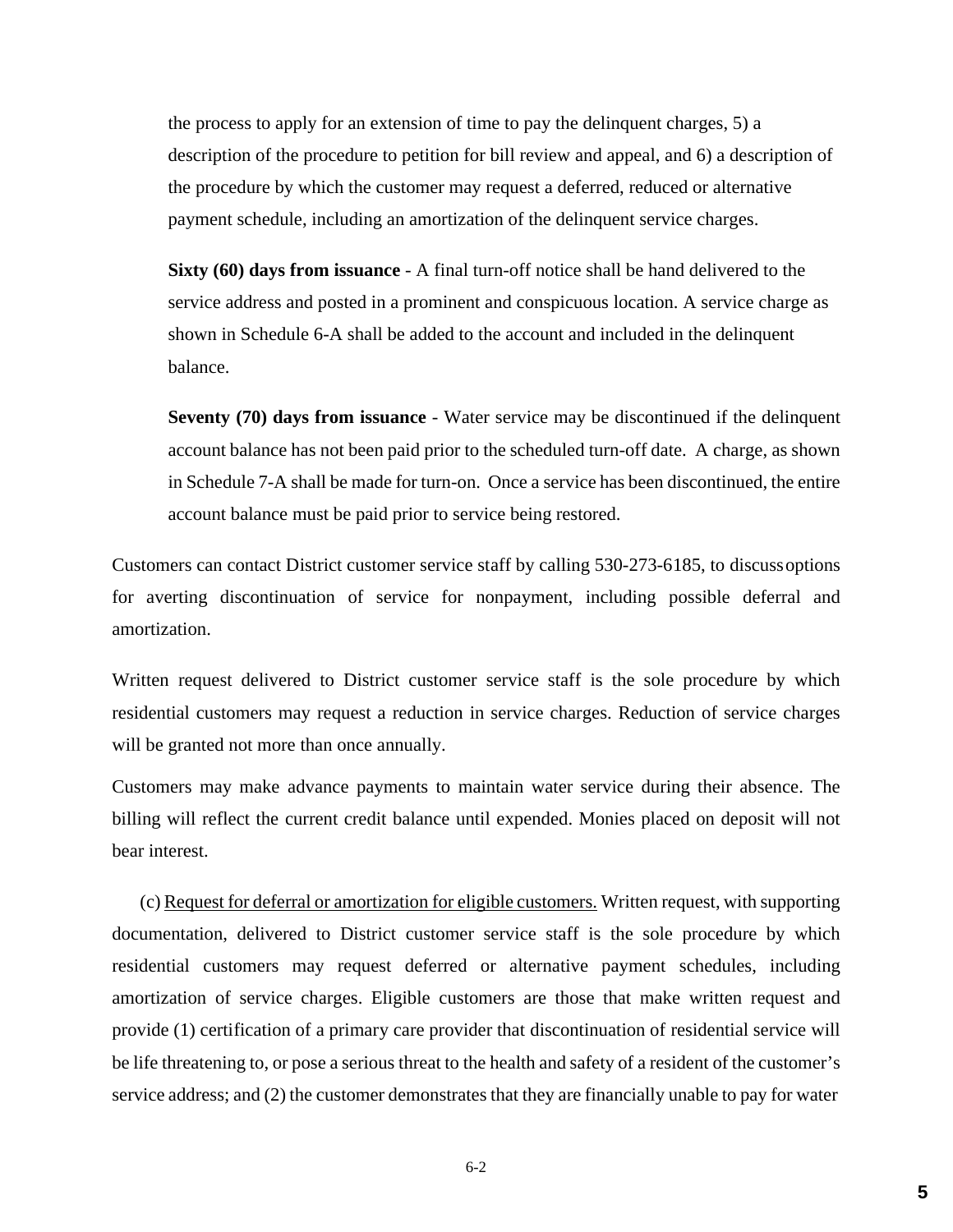service. A customer will be deemed financially unable to pay for service within the normal billing cycle if any member of the customer's household is a current recipient of CalWORKs, CalFresh, general assistance, Medi-Cal, Supplemental Security Income/State Supplementary Payment Program, or California Special Supplemental Nutrition Program for Women, Infants, and Children, or the customer provides proof that the household's annual income is less than 200 percent of the federal poverty level. Customers satisfying all of the foregoing criteria will be permitted to defer payment of delinquent charges by entering into an amortization agreement to allow the customer to pay the delinquent charges amortized over a three (3) month period, in addition to current charges that accrue for service each month. The amortization period in the agreement may be longer than three (3) months when District staff deems necessary, but shall not exceed twelve (12) months. If the customer fails to pay under the agreement for at least sixty (60) days, service may be discontinued with at least five (5) business days' notice posted at a prominent and conspicuous location at the property. Requests for deferral and amortization of bills are available to residential customers only and should be made prior to discontinuation of service by contacting the District customer service staff.

Upon the restoration of service, reconnection fees for customers that are deemed unable to pay in the normal billing cycle shall not exceed \$50 for reconnection ("turn-on") during normal operating hours, and shall not exceed \$150 for reconnection during nonoperational hours ("after hours). Reconnection fees shall be subject to an annual adjustment for changes in the Consumer Price Index beginning January 1, 2021.

(d) Termination of Water Service to Residential Occupants Served through a Master Meter. The District serves water to residential occupants through a master meter and individual meters in multi-unit residential structures and mobile home parks, where the owner, manager, or operator is listed as the customer of record. Where the owner, manager or operator of a multiunit residential structure or mobile home park or similar facility is listed by the District as the customer of record and the account is in arrears, every good faith effort will be made to inform the residential occupants by means of a written notice by posting copies of the notice in each common area and at each point of access to the structure or mobile home park or similar such area.

eff. 6/93; rev. 6/11/03, rev. 8/10/05, rev. 09/12/07; rev. 02/27/19; rev 01/22/2020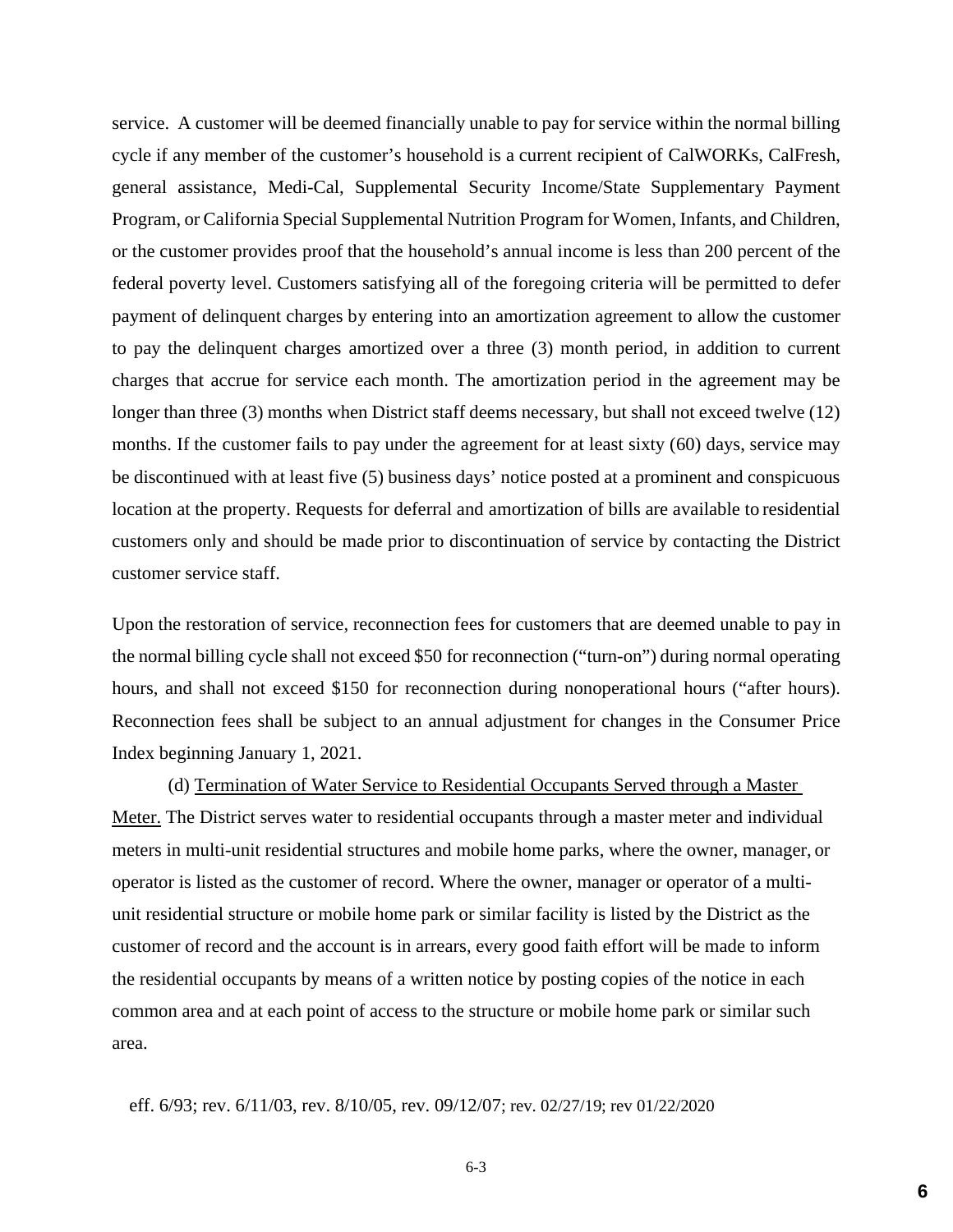#### **6.01.02 Seasonal Irrigation Service**

(a) Inside District Applicants. One-third of the total charges are due by April 1 or prior to receiving water. If there is a new owner, payment is due with the application. eff. 03/11/98

One-third of the total charges due June 15, and if not paid by July 15, a notice of termination of service shall be mailed and a ten percent late payment penalty shall be added. If payment is not received by July 22, service may be turned off.

One-third of the total charges due August 15, and if not paid by September 15, a notice of termination of service shall be mailed and a ten percent late payment penalty shall be added. If payment is not received by September 22, service may be turned off.

A charge, as shown on Schedule 7-A, shall be made for turn-on.

(b) Outside District Applicants. One-half of the total charges are due by April 1 or prior to receiving water. If there is a new owner, payment is due with application.

One-half of the total charges due June 15, and if not paid by July 15, a notice of termination of service shall be mailed and a ten percent late payment penalty shall be added. If payment is not received by July15, service may be turned off.

A charge, as shown on Schedule 7-A, shall be made for turn-on

rev 01/22/2020

(c) Delinquencies. Applicants who are delinquent in the payment of water charges shall pay charges prior to District's acceptance of application for subsequent seasonal irrigation service or make satisfactory agreement with District for payment of same. An additional ten percent late payment penalty shall be added to all seasonal irrigation water accounts remaining unpaid on February 15.

eff. 6/11/03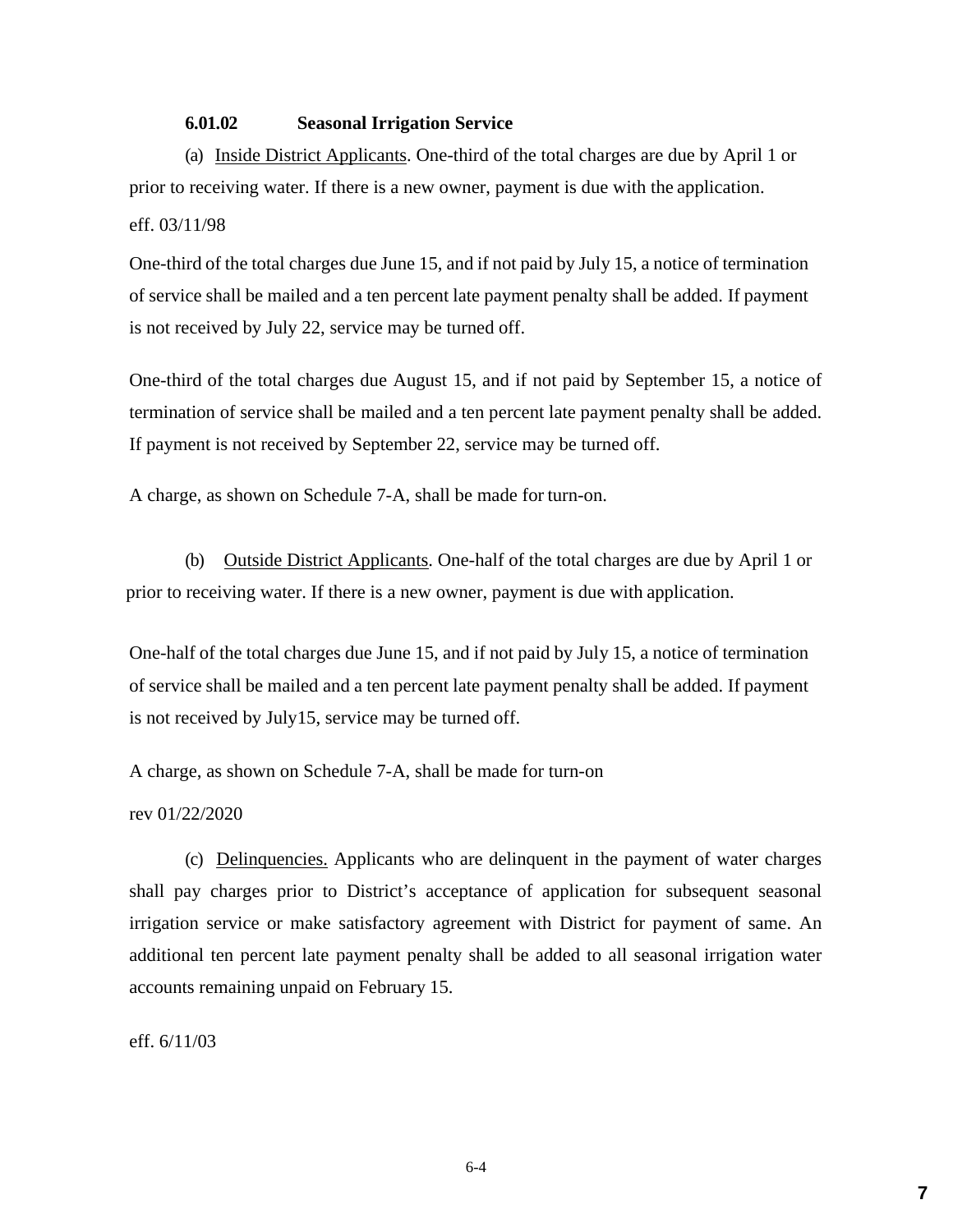#### **6.01.03 Standby**

All standby charges are due and payable on issuance of the statement. Standby charges are delinquent four months after issuance and may be transferred to the County Tax Rolls for collection.

eff. 6/11/03

#### **6.02 MULTIPLE ACCOUNTS**

Combining of two or more seasonal irrigation services for reduced rate purposes will be permitted when any of the following conditions are met:

(a) Applicant owns a single parcel of property and requires more than one seasonal irrigation service from different District facilities in order to serve this one parcel.

(b) Applicant owns more than one parcel or property which is served from the same canal system and operated as a single farming unit; and seasonal irrigation service is purchased for each parcel under separate applications. Property must be owned and listed on the county assessor's roll under the applicant's name.

eff. 5/27/87

#### **6.03 BILLING TO THE AGENT/RENTER**

Water service accounts will only be established in the name of the property owner. Direct billing to the agent/renter can be made upon receipt of a written authorization from the property owner that the agent/renter has been designated as the agent of the property owner. Once direct billing has been authorized, the renter/agent shall not be required to pay any amount that may be due on the delinquent account for a period prior to tenancy. In order for the amount due on delinquent accounts to be waived for the renter/agent, the renter/agent must provide proof that the delinquent account customer of record is or was the landlord, manager, or agent of the dwelling. Nevertheless, the landowner is ultimately responsible for all payment delinquencies. If the owner desires a duplicate of the water statement which is sent to the agent/renter, a handling charge as shown in Schedule 6-A, will be applied.

rev. 01/22/2020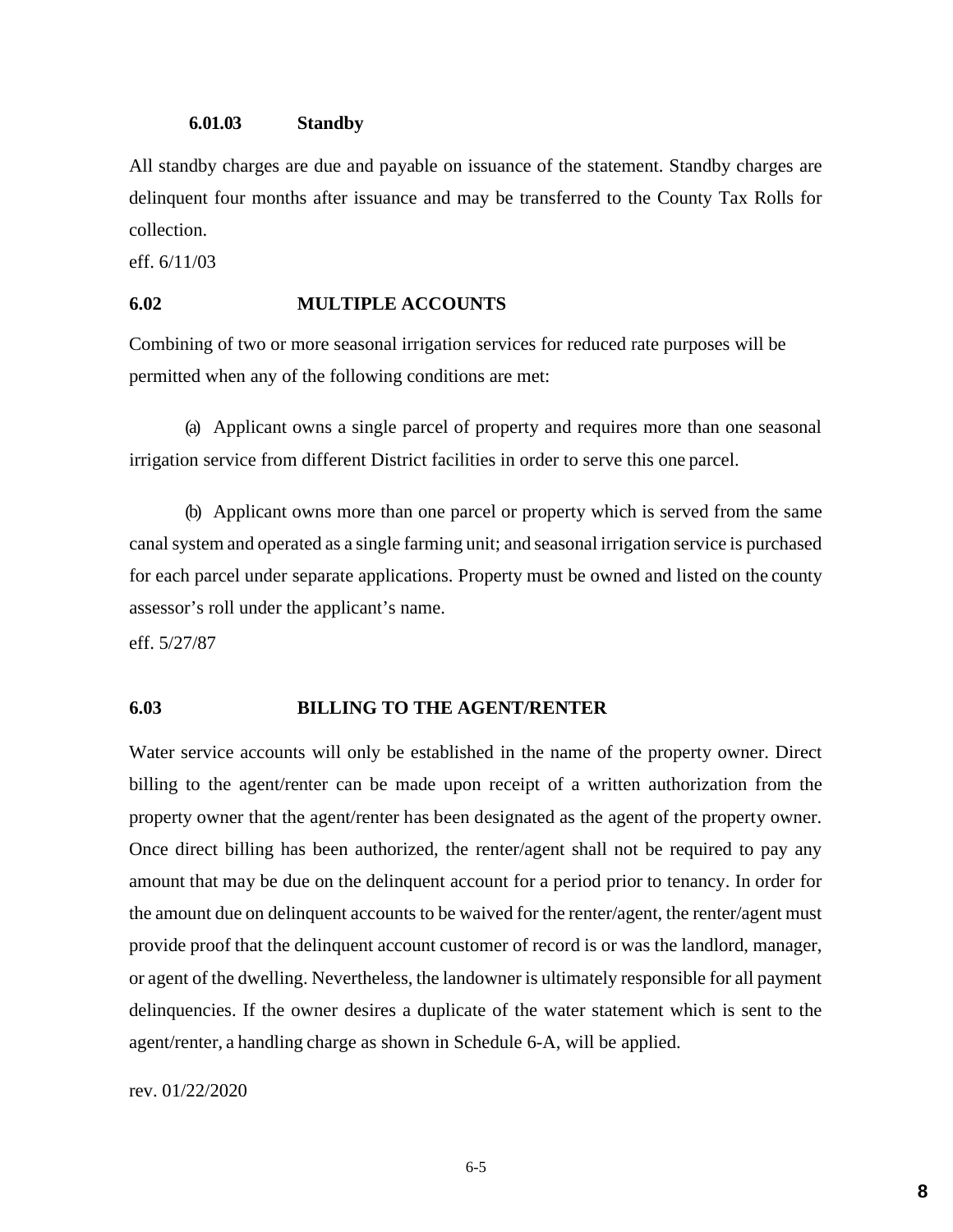## **6.04 NON-PAYMENT OF ACCOUNTS**

Charges for water and other services, including penalties and supplemental charges, which are delinquent at the time specified for the delivery of outstanding charges to the county tax collector, may be added to and become a part of the annual assessment levied to the land upon which the service was rendered.

The District may refuse service to any land if outstanding charges for services already rendered such land are delinquent. (Section 22282.1 of the California Water Code)

The District may, under the provisions of Section 25806 of the California Water Code, record a lien on any or all lands owned or subsequently acquired by the person liable for such charges.

## **6.05 SECURITY DEPOSITS**

The District may charge a security deposit, as shown in Schedule 6-A, for all outside District customers and for all inside District commercial accounts.

Deposits from commercial accounts shall be held for a period of one year. At the end of that period, the deposit may be applied to the account or refunded provided the account has been paid on a timely basis. Should a turn-off order be issued due to non-payment, a deposit equal to twice the highest bimonthly bill shall be required before the service can be turned on.Deposits from outside District customers, providing the account has been paid on a timely basis, are held for a period of one year. At the end of that period, the deposit may be applied to the water account and the balance, if any, shall be refunded.

eff. 8/12/87; rev. 6/11/03, rev. 09/12/07, rev. 02/24/16

## **6.06 RETURNED CHECKS**

Checks returned by the bank unpaid shall be returned to the account. A return check fee, as shown in Schedule 6-A, shall be added to the water account and any other bank charges that may be assessed due to the returned item.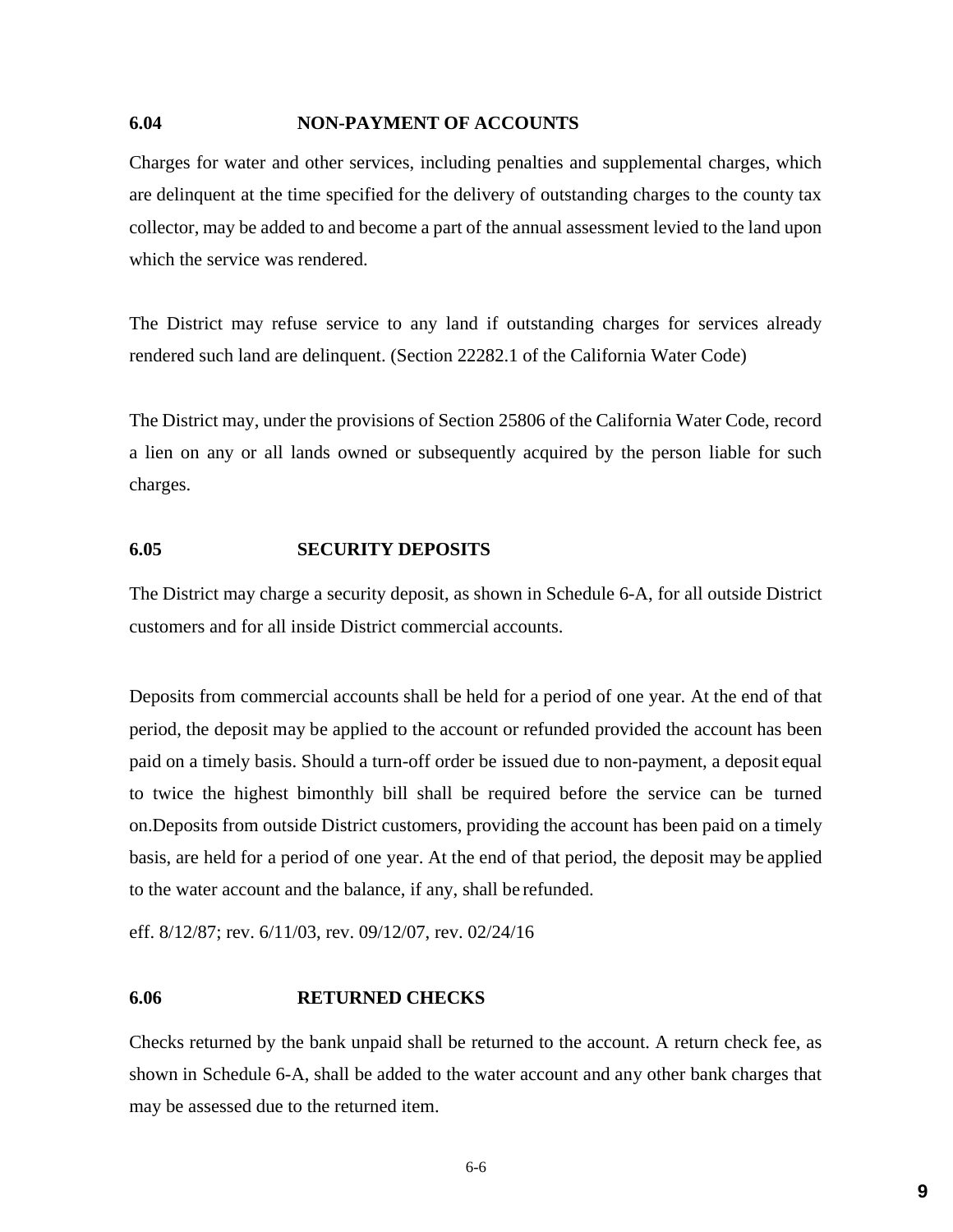In the case where a delinquent bill is paid by check after the final turn-off notice has been delivered, and the check is returned unpaid by the bank, service may be immediately discontinued without further notice, provided that notice has been given in accordance with 6.01.01(b) of these Rules and Regulations. Prior to restoration of service, the account's entire balance and any bank charge for a returned check must be paid in cash or by credit card before service will be continued.

eff. 2/13/85; rev 01/22/20

#### **6.07 DISCONTINUANCE OF SERVICE**

#### **6.07.01 Non-payment of Bills**

Water service may be discontinued if a bill for services rendered has not been paid within the time prescribed by the District. Water service may only be discontinued for nonpayment of bills provided that notice has been given in accordance with Section 6.01.01(b) of these Rules and Regulations. Eligible customers facing discontinuation for nonpayment who are unable to pay during the normal billing cycle will be offered an opportunity to amortize their delinquent bill as provided in Section 6.01.01(c).

#### **6.07.02 Noncompliance with the District's Regulations**

If a customer fails to comply with any of these Regulations, the District will notify the customer of such failure. If the customer fails to comply within a reasonable time, the District may discontinue service.

rev 01/22/2020

#### **6.07.03 Customer Service Discontinuance Request**

If the customer gives the District a written request to disconnect the service, the District will notify the customer of the legal and financial impact of such request.

#### **6.08 OUTSIDE DISTRICT CUSTOMER CHARGES**

Any installation charges, or monthly charges listed as schedules in these Regulations, will be increased by twenty-five percent for outside District customers.

rev. 04/25/06, rev. 09/12/07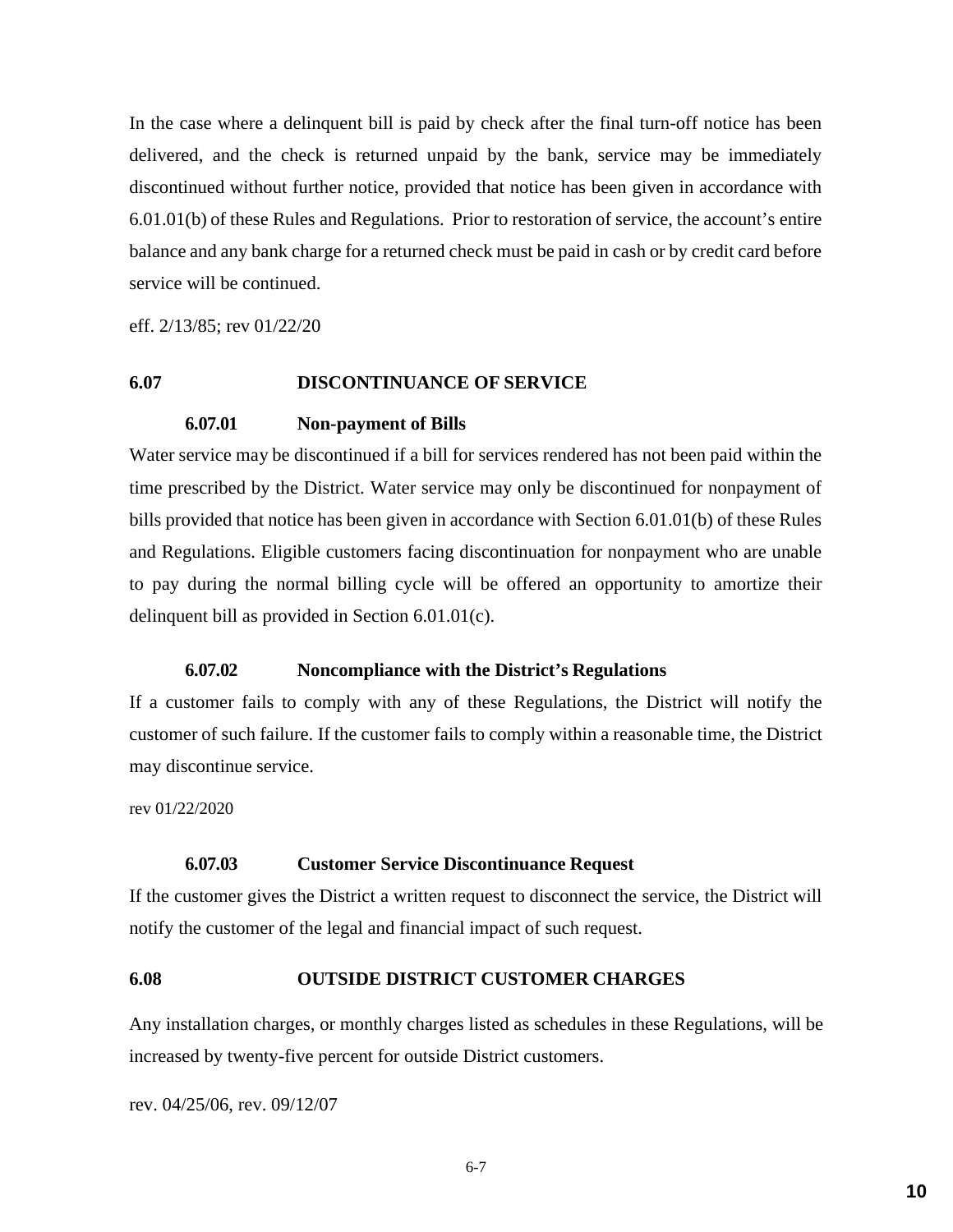#### **6.09 CONTESTING OR APPEALING WATER CHARGES**

If a customer believes their bill, a charge thereon, or a determination of delinquency is incorrect, the customer should immediately contact District customer service staff by phone or in person. If the customer still believes the bill is incorrect after contacting District staff by phone or in person, they may promptly appeal a bill in writing to the District office no later than fifteen (15) business days of issuance of a disputed courtesy notice. Customer appeal rights will lapse and be summarily rejected if not received by the District, in writing, within fifteen (15) business days of the issuance of the courtesy notice. Timely written appeals must state the reason(s) why the customer believes the bill is incorrect and may be mailed, emailed or delivered in person. The District may request additional information from the appealing customer and/or may refer the dispute to the Board of Directors to conduct a hearing, if such process will help in rendering a decision on the customer's appeal. The District shall render a decision on written appeals in a timely manner, and the decision will be considered final with respect to all charges then existing on the disputed bill. Service shall not be discontinued while a written appeal is pending providing the customer has paid any portion of the bill that is not under dispute/review (i.e.the monthly fixed charge).

Written appeal to the District is the sole procedure by which a customer may request reduced water charges. A reduction in water charges will be granted only upon a finding that there was an error in computation of the customer's water charges.

rev. 01/22/2020, 3/23/2022

## **6.10 TIME AND MATERIAL CHARGES**

The term time and material charges, as used in these Regulations, shall indicate a determination of costs based on the actual amount of labor, equipment and materials utilized, including applicable overhead factors. A deposit will be required based on the estimated costs and a final billing will be provided to the applicant or customer after completion. If final costs are in excess of the deposit, additional payment will be due within 30 days of receipt of final billing. If final costs are less than the deposit, the difference will be refunded.